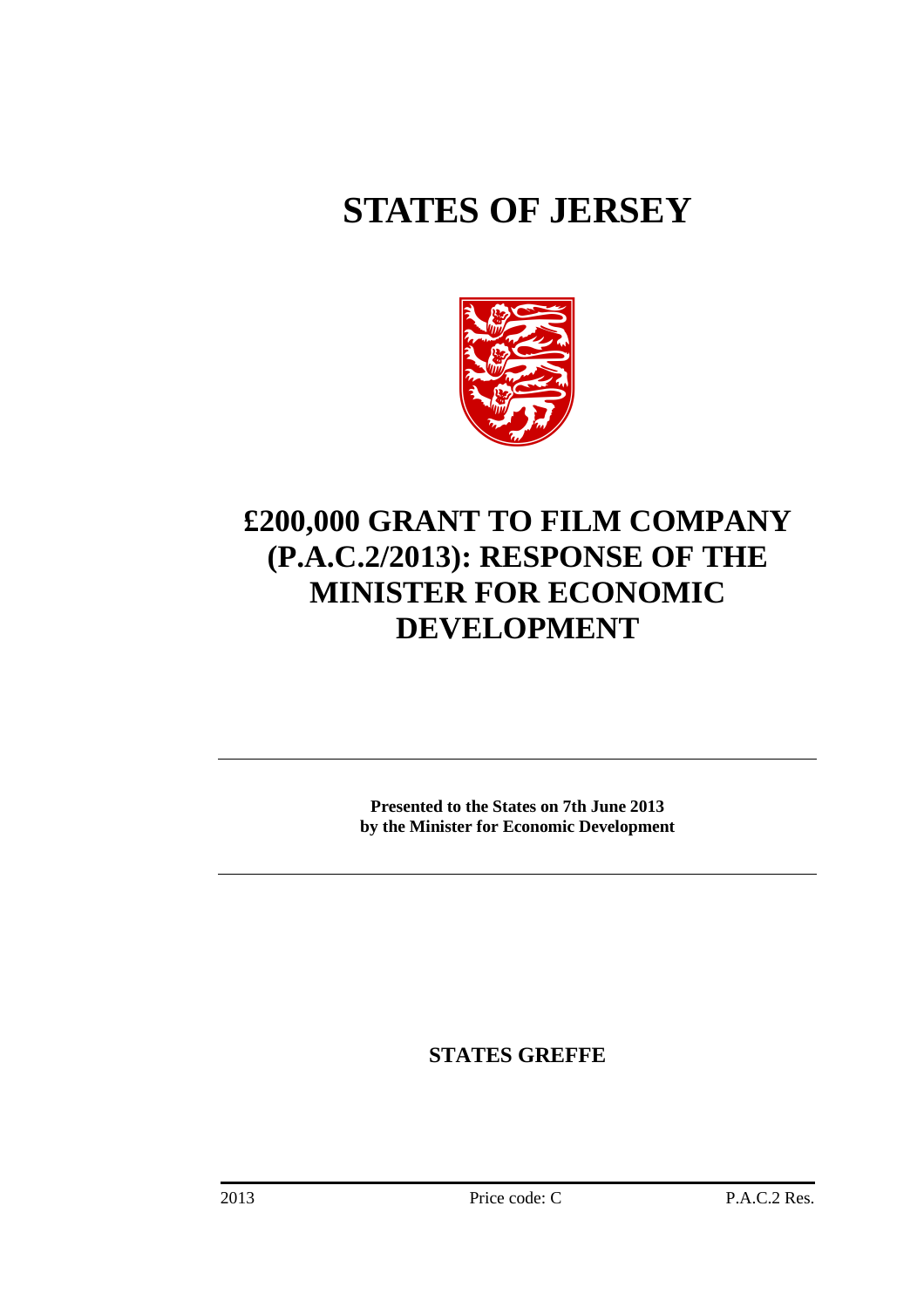#### **£200,000 GRANT TO FILM COMPANY (P.A.C.2/2013): RESPONSE OF THE MINISTER FOR ECONOMIC DEVELOPMENT**

| <b>Ministerial Response to:</b>          | P.A.C.2/2013                   |
|------------------------------------------|--------------------------------|
| <b>Ministerial Response required by:</b> | 6th June 2013                  |
| <b>Review title:</b>                     | £200,000 Grant to Film Company |

#### **Introduction**

This review relates to a grant of  $£200,000$  provided to a film company. The review has been confined to the process undertaken by the Economic Development Department only.

#### **EDD response to introduction**

EDD's response to the findings and recommendations of the Public Accounts Committee (PAC) review of the grant to Canbedone Productions Limited are included below. Whilst the review has focused in the main on process, the review has, in part, addressed broader issues that should benefit from a response from the Economic Development Department (EDD).

The Minister for Economic Development and EDD are charged with growing and diversifying the Jersey economy to create employment across a broad range of sectors. For many years there has been a call for Jersey to follow other smaller jurisdictions, such as the Isle of Man, and secure significant involvement in the film production sector including, but not limited to, establishing Jersey as a location for film production. Our competition (such as the Isle of Man) supports this activity through financial support given either through fiscal incentives or through direct grant assistance. Therefore any conclusion that government support for pre-production activity is somehow novel and contentious is not borne out by the strategies and policies adopted by our competition, including other Crown Dependencies. This is the strategic context within which the EDD grant to Canbedone Productions Limited was made.

To place EDD's response in context, it is important to understand the process of independent film production. The diagram included below, which was supplied to the Public Accounts Committee (PAC) seeks to do this: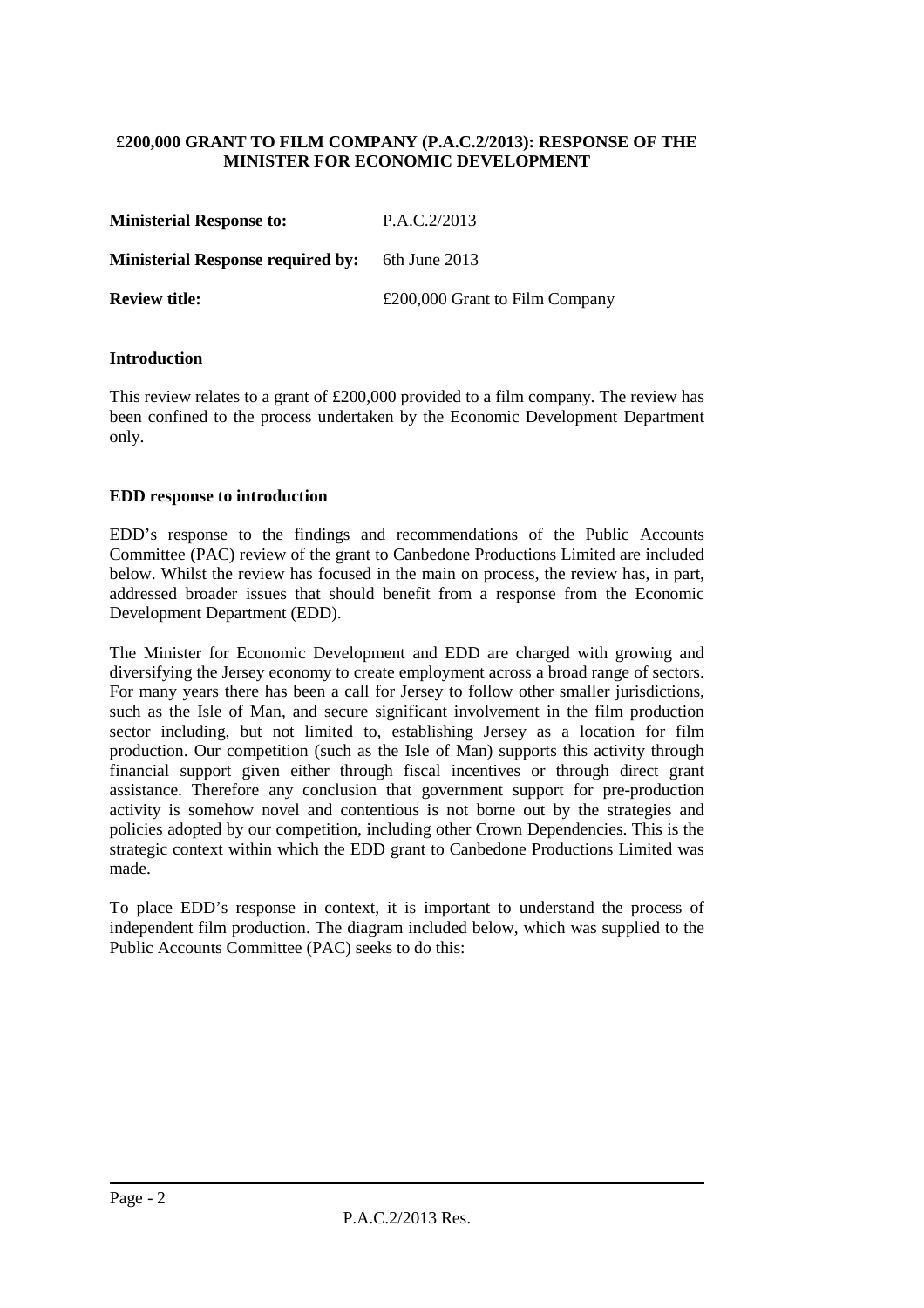

In basic terms, in the early stages of a project, independent film production follows a twin-track approach. Pre-production activity, which along with other film industry investment, the EDD grant supported encompasses, but is not limited to, writing and editing the script and the screenplay, selecting locations, defining filming schedules, discussing involvement with potential cast members, preparing initial costings and outlining the cash-flows and commercial returns that, in the event of success, the film would generate. In parallel, the production team seeks investment to allow the film to be produced – in this case from the UK, the USA and China. These are parallel processes and EDD's grant funding for the Knights of Impossingworth was solely aimed at the pre-production element of the process, and not the process of securing sufficient finance to allow the film to be brought to production. In doing so, the EDD objective was to secure Jersey as a location for the elements of the film to be shot.

The following extract from the House of Lords Communications Committee – "First Report The British Film and Television Industries" dated 14th January 2010 summarises film financing –

"61. The financing of film production follows two distinct models. The major American studios normally have sufficient financial capacity to fund the making of their films. Much of this capacity derives from their size and range of activities, including distribution. As indicated in the preceding chapter, despite various attempts, the British film industry has not been able to replicate successfully the American model of vertically-integrated companies, involved in production, distribution and exhibition, able to finance their own films. British producers who are not closely allied with an American studio have to follow a different model.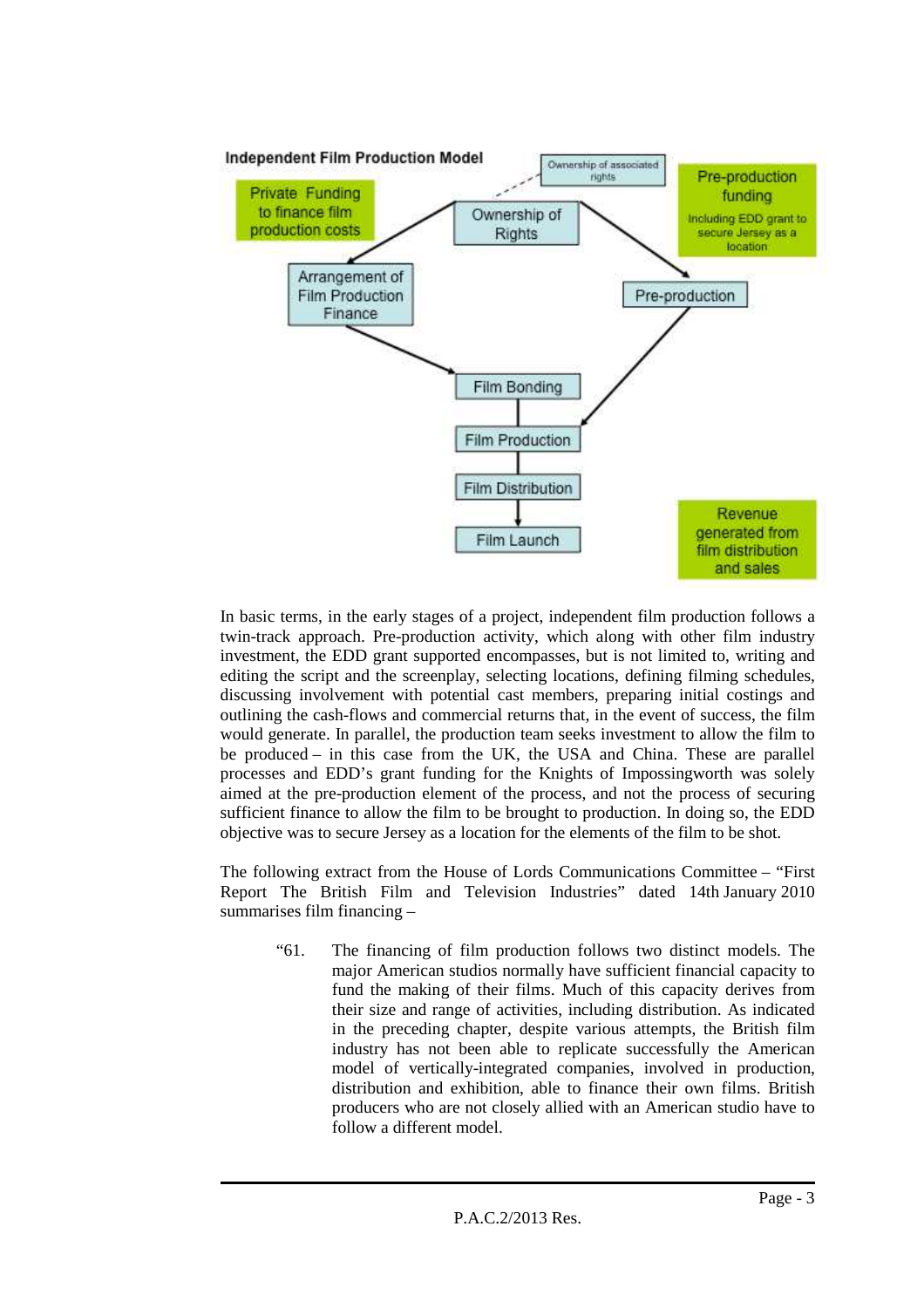62. An independent British film producer has to build up a patchwork of financing in order for a film to be made. He is likely to be eligible for film tax relief and can approach the UK Film Council, and BBC Film and Film4, the film investment arms of the BBC and Channel 4, who may be prepared to invest in the film. Beyond this, the producer may have to seek equity investment and pre-sale of the film to one or more distributors, against which he can obtain funding. This may still fall short of the finance required. Until the recession, banks might have been prepared to provide "gap funding", but the Committee was told that they had virtually withdrawn from film finance."

As this response is being written, EDD continues to work with Canbedone Productions Limited to ensure that film production begins in early course. To this end, the CEO of Venture 3D, one of the pre-production co-investors active in the efforts to secure financing for the production from China and elsewhere will be visiting the Island from the USA in mid-June to review progress. Despite the adverse publicity generated by coverage of the PAC report, Jersey locations still features heavily in the film production schedule. EDD hopes that the Knights of Impossingworth provides the catalyst for the development of a broader creative industries sector in the Island and welcomes PAC's comments in this regard.

The Minister for Economic Development and EDD thanks and compliments PAC on the review. What follows is a detailed response to the findings and recommendations. In preparing this response, the Minister and the Department would like to thank officials from Treasury and Resources and the Chief Minister's Department for their assistance and input.

|      | <b>Findings</b>                                                                                                                                  | <b>Comments</b>                                                                                                                                                                                                                                                                                                                                                                                                                                                                                                                                                                                                                                                                                                                                                                                                                                                                                              |  |  |
|------|--------------------------------------------------------------------------------------------------------------------------------------------------|--------------------------------------------------------------------------------------------------------------------------------------------------------------------------------------------------------------------------------------------------------------------------------------------------------------------------------------------------------------------------------------------------------------------------------------------------------------------------------------------------------------------------------------------------------------------------------------------------------------------------------------------------------------------------------------------------------------------------------------------------------------------------------------------------------------------------------------------------------------------------------------------------------------|--|--|
| 5.12 | There<br>reference<br>was<br>no<br>within the Financial Report<br>and Accounts 2011 to the<br>initial grant being part of a<br>multi-year grant. | The Financial Report and Accounts report the<br>States' overall out-turn position; and the grant<br>expenditure for the Economic Development<br>Department (EDD) for 2011 is included in<br>'Grants and Subsidies payments' in the<br>Consolidated Operating Cost Statement and<br>separately in EDD's Operating Cost Statement<br>in the Annex to the Accounts.<br>The current level of disclosure in the Financial<br>Report and Accounts with regard to grants is<br>transparent, and was consulted upon with the<br>Chair of the Corporate Services Scrutiny<br>Panel. Significant grants (i.e. grants of<br>$£100,000$ and over) are disclosed in a Note to<br>the Accounts, and grants below $£100,000$ are<br>shown in Appendix 1 of the Annex to the<br>Accounts. Whilst not all information can be<br>included in the Statutory Accounts, the Note<br>and Appendix set out the purpose of the grant |  |  |

#### **FINDINGS**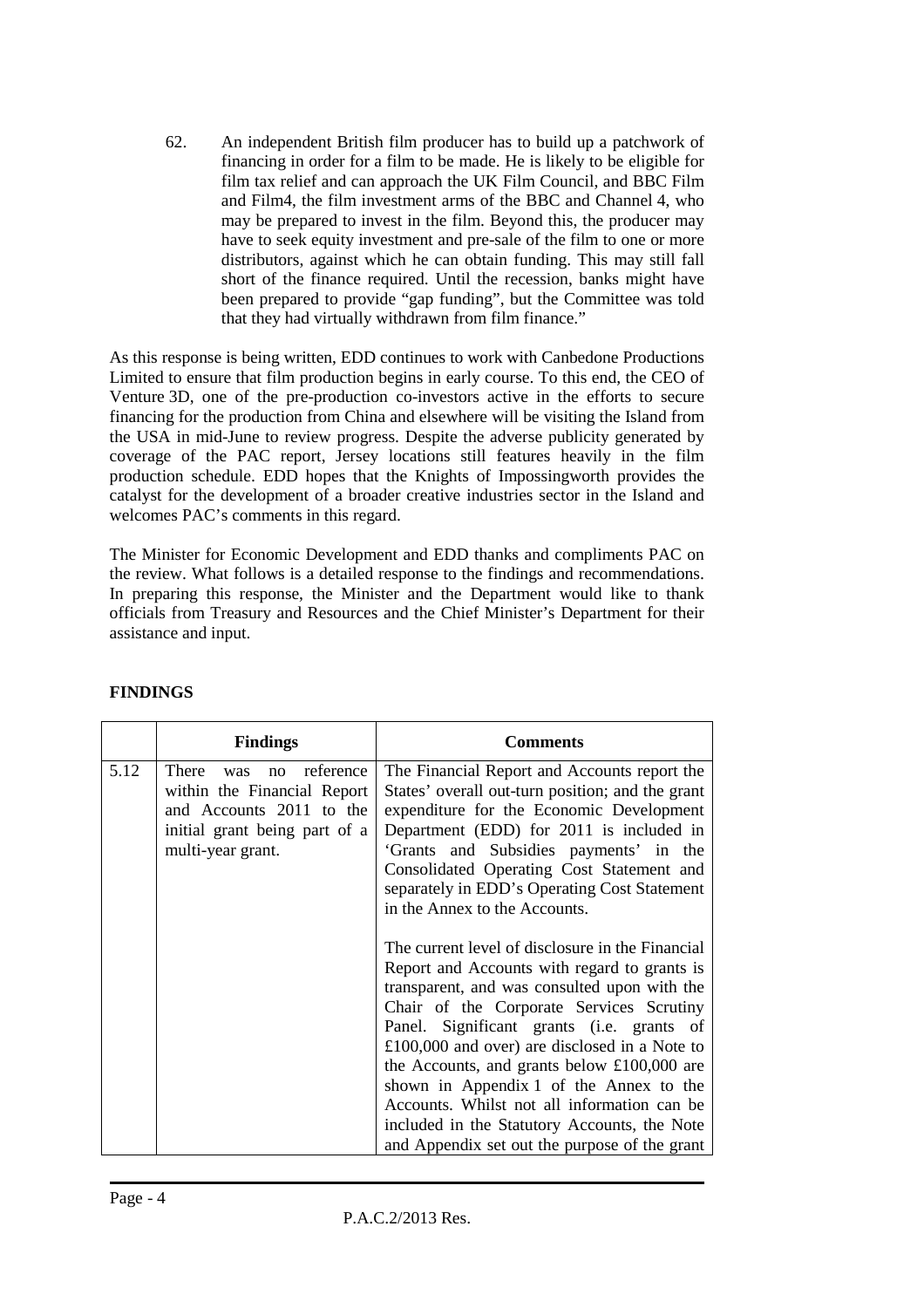|      | <b>Findings</b>                                                                                                                                                       | <b>Comments</b>                                                                                                                                                                                                                                                                                                                                                                                                                                                                                                                                                                                                                                                                                                         |  |  |
|------|-----------------------------------------------------------------------------------------------------------------------------------------------------------------------|-------------------------------------------------------------------------------------------------------------------------------------------------------------------------------------------------------------------------------------------------------------------------------------------------------------------------------------------------------------------------------------------------------------------------------------------------------------------------------------------------------------------------------------------------------------------------------------------------------------------------------------------------------------------------------------------------------------------------|--|--|
|      |                                                                                                                                                                       | and for all significant grants year the Strategic<br>Priority supported.                                                                                                                                                                                                                                                                                                                                                                                                                                                                                                                                                                                                                                                |  |  |
|      |                                                                                                                                                                       | The<br>relevant<br>MD<br>$(MD-E-2011-0104)$<br>published on the States website (www.gov.je)<br>clearly states that the grant was for the sum of<br>£200,000.                                                                                                                                                                                                                                                                                                                                                                                                                                                                                                                                                            |  |  |
| 9.3  | Ministerial<br>Decision<br>The<br>confirming the grant was<br>signed only after the first<br>tranche<br>of<br>the<br>grant<br>$(\text{\pounds}50,000)$ had been paid. | Not agreed. The EDD Ministerial Decision<br>giving approval for payment was signed on<br>19th August 2011. Whilst the process to<br>facilitate payment (which could have been<br>stopped at any time prior to payment) was<br>instigated on 11th August, the Order was only<br>approved and receipted on 23rd August 2011<br>and the cheque issued on 26th August 2011.<br>N.B. There is no central requirement for an<br>MD for expenditure of this nature - the<br>MD in this case, as with many other<br>elements of EDD expenditure, is<br>an<br>additional step in the governance process,<br>introduced by EDD, to ensure that the<br>Minister is fully informed of, and in<br>agreement with, budget allocation. |  |  |
| 9.6  | The grant had been paid to a<br>different company from that<br>stated in the Ministerial<br>Decision.                                                                 | Agreed. However, the principal of Canbedone<br>(Jersey) Limited and Canbedone Productions<br>Limited (a UK-registered company) are the<br>same person, and EDD files contain contracts<br>that define the ongoing relationship between<br>the two. The change in corporate identity<br>resulted in no change to the grant or changed<br>the nature of the project in any way.<br>Taxpayers' money was not put at risk as a<br>consequence of the change in corporate<br>identity.                                                                                                                                                                                                                                       |  |  |
| 9.9  | The contract between EDD<br>and Canbedone Productions<br>Ltd. was not signed until<br>some 3 months after the first<br>payment was made to the<br>company.            | The contract with Canbedone Productions Ltd.<br>was signed by Canbedone Productions Ltd. on<br>23rd November 2011, by EDD on 24th<br>November 2011; and the first payment to<br>Canbedone Productions Limited was made on<br>6th December 2011, some 2 weeks after the<br>contract was signed.                                                                                                                                                                                                                                                                                                                                                                                                                          |  |  |
| 9.13 | The first payment was made<br>Canbedone Productions<br>to<br>Ltd. without any contractual<br>conditions<br>having<br>been<br>effected.                                | As explained above, the first payment made to<br>Canbedone Productions Ltd. was raised on<br>6th December 2011. The contract was signed<br>on 23rd November 2011.                                                                                                                                                                                                                                                                                                                                                                                                                                                                                                                                                       |  |  |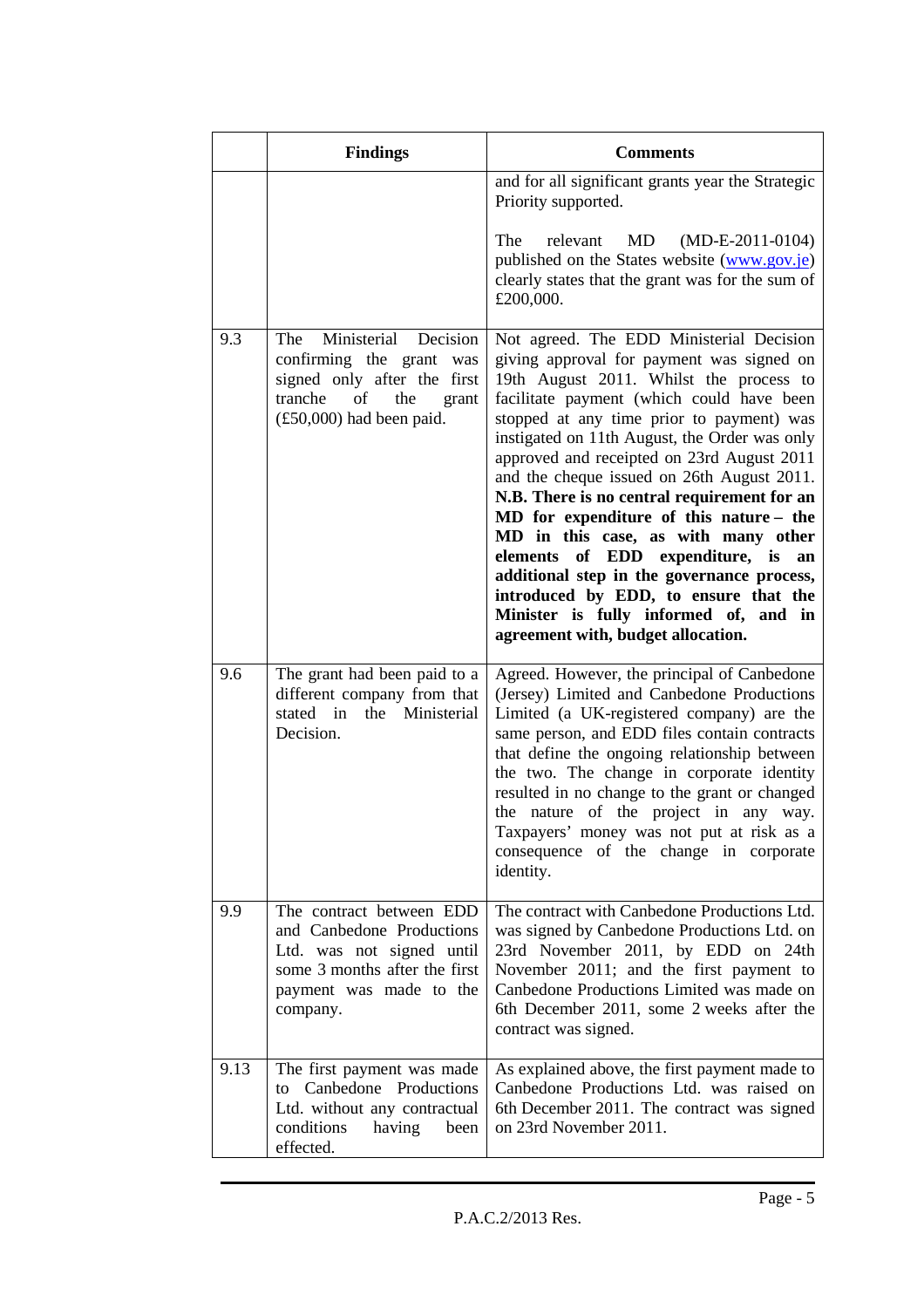|      | <b>Findings</b>                                                                                                                                                                                                                                                                                                | <b>Comments</b>                                                                                                                                                                                                                                                                                                                                                                                                                                                                                                                                                                                                                                                                                                                                                                                                                                                                                                 |  |
|------|----------------------------------------------------------------------------------------------------------------------------------------------------------------------------------------------------------------------------------------------------------------------------------------------------------------|-----------------------------------------------------------------------------------------------------------------------------------------------------------------------------------------------------------------------------------------------------------------------------------------------------------------------------------------------------------------------------------------------------------------------------------------------------------------------------------------------------------------------------------------------------------------------------------------------------------------------------------------------------------------------------------------------------------------------------------------------------------------------------------------------------------------------------------------------------------------------------------------------------------------|--|
| 9.15 | The second tranche of the<br>grant $(\text{\textsterling}75,000)$ was made<br>without<br>regard<br>for<br>confirmation of the funding<br>milestones as required in the<br>contract.                                                                                                                            | Not agreed. Clause 2.2 of the "Conditions of<br>Grant" states that the second payment of<br>£75,000 will be made "on January 1st 2012<br>or upon confirmation being received of a<br>£3 million funding commitment to the film<br>from Jersey investors ". 1st January was the<br>latest date the payment could be made.<br>N.B. Due to public holidays, payment was<br>made on 4th January 2012.                                                                                                                                                                                                                                                                                                                                                                                                                                                                                                               |  |
| 9.21 | The<br>contract<br>poorly<br>was<br>written and executed, and left<br>the Jersey taxpayer exposed<br>to undue risk.                                                                                                                                                                                            | Not agreed. As detailed in the introduction to<br>this response, funds were advanced to cover<br>the cost of pre-production expenditure with<br>the objective of securing Jersey as a location<br>for the production. Significant in Island<br>activity in the period Q2 2011 to date,<br>including identification of filming locations,<br>etc. highlighted in the PAC's report supports<br>the fact that this activity has been undertaken.<br>In addition, the director has been resident in<br>the Island in this period, and with 100% of his<br>time being occupied with pre-production<br>activity, this supports the fact that the<br>objectives of the grant have been met. The<br>risk that, in the absence of funding, no<br>element of the production would be secured in<br>Jersey has been mitigated, allowing Jersey<br>taxpayers to realise a return on the investment<br>of the grant funding. |  |
| 9.24 | The<br>requirements<br>of<br>Ministerial Decision MD-E-<br>2011-0104 were not properly<br>reflected<br>in<br>the<br>contract<br>between<br>the<br>Economic<br>Development<br>Department<br>and Canbedone Productions<br>Ltd., notably a stipulation<br>that the grant monies were to<br>be expended in Jersey. | Accepted. It could have been clearer in the<br>contract that the intention was for the majority<br>of expenditure to be<br>spent<br>Island.<br>on<br>However, given the international nature of the<br>film production industry, it would have been<br>unreasonable to expect ALL expenditure to be<br>undertaken in Jersey. It is clear that the<br>majority of pre-production activity has been<br>undertaken in Jersey. Clauses in the contract,<br>such as Clause 5, clearly indicate that EDD<br>would regularly monitor expenditure. The fact<br>this was done is evidenced by the record of<br>numerous meetings, e-mails and reports from<br>Canbedone Productions Ltd. Contrary to the<br>PAC's assertion, evidence provided to the<br>PAC (i.e. a document on file submitted to<br>them) titled: "Expenditure June 2011 to Dec<br>2011" shows actual vs. forecast expenditure.                        |  |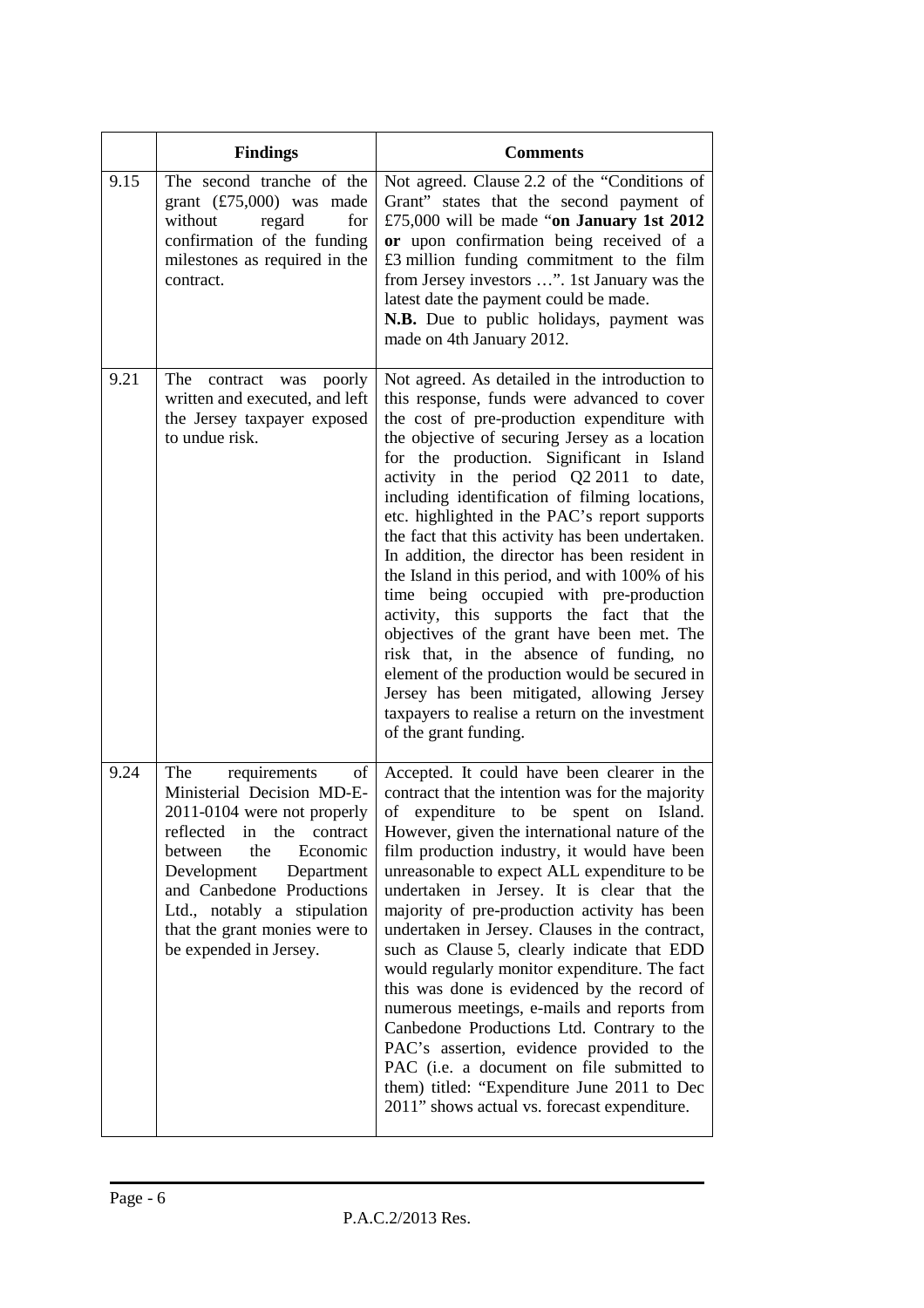|       | <b>Findings</b>                                                                                                                                                                                                                                                                      | <b>Comments</b>                                                                                                                                                                                                                                                                                                                                                                                                                                                                                                                                                                                                                                                                                                                                                                                                                     |  |  |
|-------|--------------------------------------------------------------------------------------------------------------------------------------------------------------------------------------------------------------------------------------------------------------------------------------|-------------------------------------------------------------------------------------------------------------------------------------------------------------------------------------------------------------------------------------------------------------------------------------------------------------------------------------------------------------------------------------------------------------------------------------------------------------------------------------------------------------------------------------------------------------------------------------------------------------------------------------------------------------------------------------------------------------------------------------------------------------------------------------------------------------------------------------|--|--|
| 9.30  | The Economic Development<br>did not maintain inspection<br>of Canbedone Productions<br>financial records prior to the<br>Public Accounts Committee<br>hearing,<br>this<br>and<br>poor<br>financial governance left the<br>Department exposed.                                        | Not agreed. EDD commissioned an initial<br>financial investment appraisal from BDO in<br>2010 as an integral part of the process through<br>which the grant was awarded. Subsequently,<br>through numerous meetings, e-mails and<br>reports, EDD closely monitored expenditure<br>and activity on the project. This regular<br>contact, in effect close account management,<br>represents good governance above and beyond<br>that which would be achieved by simply<br>receiving written reports. At the Public<br>Hearing, the Chief Executive Officer of EDD<br>gave a commitment to ensure the PAC had a<br>report that was completely up-to-date. This<br>should not be taken to imply that EDD did not<br>closely monitor activity and expenditure on<br>the project earlier in the process.                                  |  |  |
| 9.33  | There is no clear indication<br>as to whether monies have<br>been expended in Jersey as<br>per the Ministerial Decision<br>MD-E-2011-0104.                                                                                                                                           | Not agreed. Evidence submitted to PAC in a<br>document on file entitled: "Expenditure June<br>2011 to Dec 2011" sets outs how monies were<br>period.<br>This<br>spent<br>in<br>this<br>document<br>demonstrates that monies were expended in<br>Jersey.                                                                                                                                                                                                                                                                                                                                                                                                                                                                                                                                                                             |  |  |
| 10.9  | There is no evidence of<br>anything having been done<br>by<br>the<br>Department<br>in<br>response to concerns raised<br>by persons familiar with the<br>film industry about the bona<br>fides of the project, although<br>the Department accepted that<br>such concerns had emerged. | Not agreed. Documentary evidence of a file<br>note prepared after a conversation with said<br>persons was included in the files submitted to<br>PAC. In addition, EDD do not consider that<br>the person "familiar with the film industry"<br>was in a position to make any objective<br>criticism of the film, having no direct<br>involvement whatsoever with the project. It is<br>difficult to understand why PAC placed any<br>weight on this evidence, particularly in the<br>light of comments on the quality of the<br>production included in evidence from Tesco<br>Stores and several well-known personalities<br>from the film and entertainment industry, who<br>were familiar with the production. In addition,<br>despite requests, PAC refused to allow EDD<br>access to information supplied by the third<br>party. |  |  |
| 10.15 | The production of 'Knights<br>of Impossingworth' is<br>a<br>high-risk project.                                                                                                                                                                                                       | The PAC presents no evidence for this<br>and has apparently made no<br>conclusion<br>attempt to analyse the range<br>of EDD<br>investments (made in the form of grant<br>funding) against a risk profile. As indicated to<br>the PAC in the response to the draft report                                                                                                                                                                                                                                                                                                                                                                                                                                                                                                                                                            |  |  |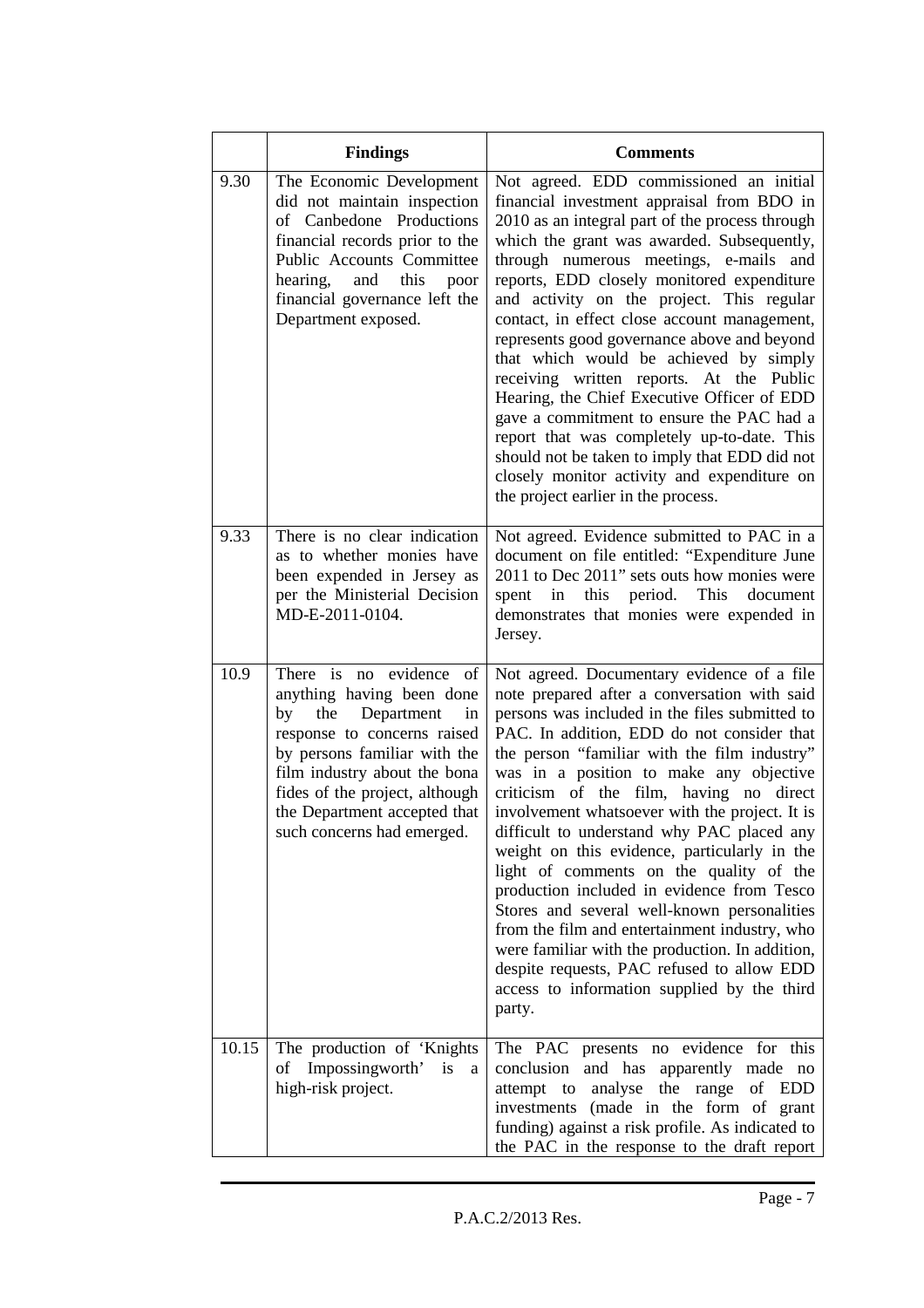|       | <b>Findings</b>                                                             | <b>Comments</b>                                                                                                                                                                                                                                                                                                                                                                                                                                                                                                                                                                                                                                                                                                                                                                                                                                                                                                                            |
|-------|-----------------------------------------------------------------------------|--------------------------------------------------------------------------------------------------------------------------------------------------------------------------------------------------------------------------------------------------------------------------------------------------------------------------------------------------------------------------------------------------------------------------------------------------------------------------------------------------------------------------------------------------------------------------------------------------------------------------------------------------------------------------------------------------------------------------------------------------------------------------------------------------------------------------------------------------------------------------------------------------------------------------------------------|
|       |                                                                             | circulated to EDD for comment, EDD invests<br>in a broad range of projects with a spectrum of<br>risk. It was pointed out to PAC that it was<br>important to put this investment into context,<br>in that the 2011 grant of £50K represents<br>of EDD budget,<br>and the 2012<br>0.28%<br>investment of £150K represents 0.84% of<br>EDD budget. As EDD is c.3% of States<br>expenditure, the total investment of £200K<br>0.03%<br>represents<br>annualised<br><b>States</b><br>expenditure. In many cases, risk can be<br>quantified and managed, but cannot be fully<br>mitigated. The potential benefits to Jersey of a<br>successful outcome (evidenced by precedent<br>other jurisdictions<br>and<br>academic<br>from<br>research) justified the investment of a small<br>minority of EDD funds.<br>Furthermore, the contract provides sufficient<br>conditions prior to payments to limit the risk<br>and/or claw back if required. |
| 10.19 | Due diligence on the key<br>figures was not undertaken.                     | From the outset, the director's professional<br>credentials were assessed through IMDB, the<br>comprehensive,<br>credible,<br>internationally<br>recognised and publically available database<br>of the film industry. In addition, during the<br>process of approval and during the period of<br>the stage payments, extensive contact and<br>communication was made by EDD with the<br>director and his associates to establish the<br>continued fidelity of the director and the<br>production. Although the evidence in files<br>submitted to the PAC did not include any<br>printouts of such an assessment, this was<br>discussed during the public hearing.                                                                                                                                                                                                                                                                         |
| 10.22 | The due diligence into the<br>was<br>materially<br>company<br>insufficient. | Not agreed. EDD were very encouraged by<br>the involvement of Tesco Stores Limited and<br>others at the early stages. As highlighted to<br>PAC, the Minister for ED, the Chief Officer<br>and other EDD officers discussed the specific<br>of due<br>diligence<br>with<br>senior<br>matter<br>representatives of Tesco Stores Ltd., and<br>subsequently EDD officers met with Tesco<br>Stores Ltd. representatives whilst undertaking<br>EDD's due diligence on the project. It is<br>important to state that EDD did not rely on the<br>due diligence undertaken by Tesco Stores<br>Ltd.; rather, EDD saw the Tesco Stores due                                                                                                                                                                                                                                                                                                            |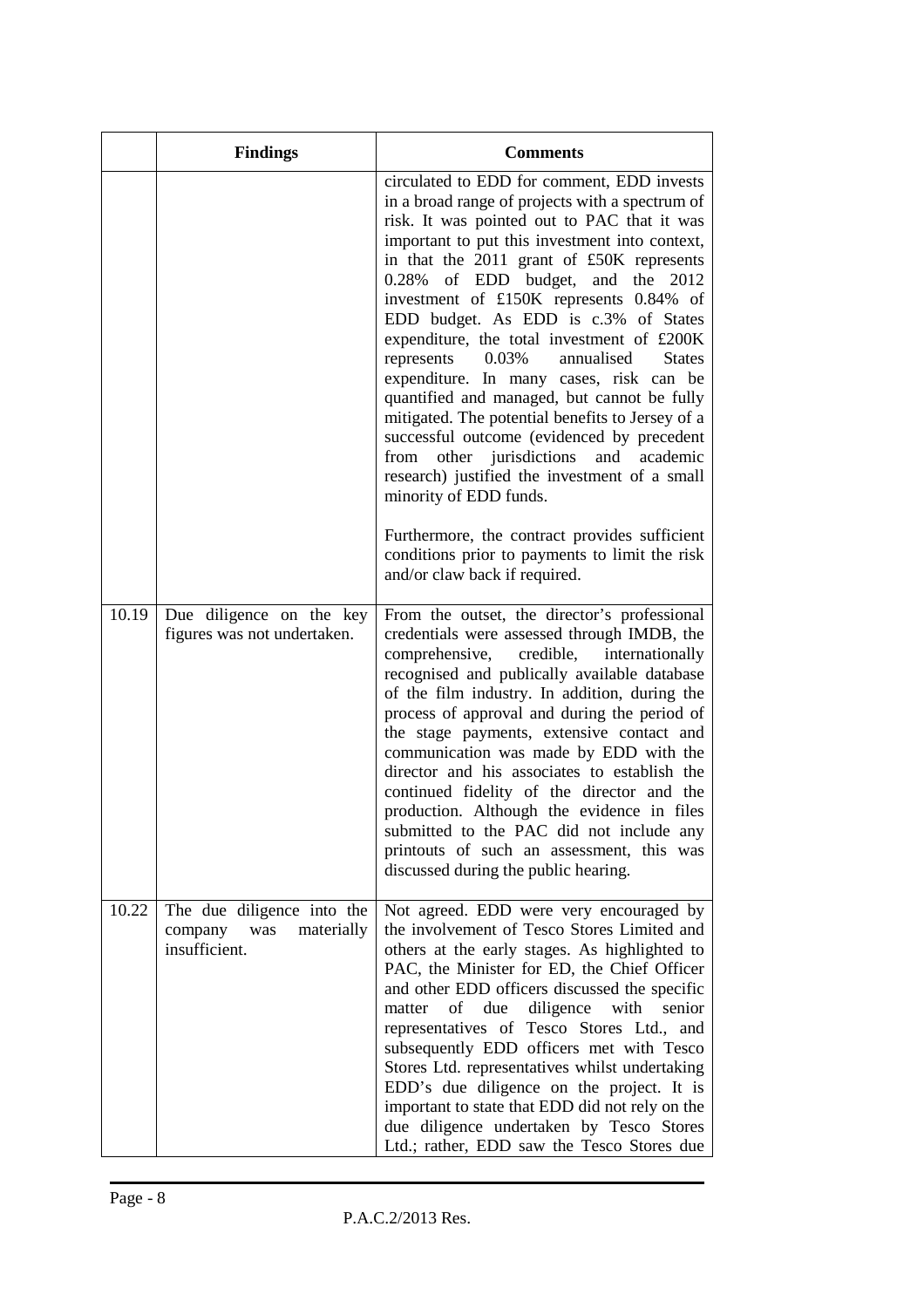|       | <b>Findings</b>                                                                                                                                                                                                                                                    | <b>Comments</b>                                                                                                                                                                                                                                                                                                                                                                                                                                                                                                                                                                                                                        |
|-------|--------------------------------------------------------------------------------------------------------------------------------------------------------------------------------------------------------------------------------------------------------------------|----------------------------------------------------------------------------------------------------------------------------------------------------------------------------------------------------------------------------------------------------------------------------------------------------------------------------------------------------------------------------------------------------------------------------------------------------------------------------------------------------------------------------------------------------------------------------------------------------------------------------------------|
|       |                                                                                                                                                                                                                                                                    | diligence process as complimenting work<br>undertaken by both EDD officials and BDO. It<br>is clear from evidence presented to the PAC<br>and given at the Public Hearing that the<br>company was established for the purpose of<br>producing the film and, as such, would not<br>have a lengthy trading history – this is typical<br>independent film production activity.<br>of<br>Furthermore, evidence submitted to the PAC<br>highlighted the total level of co-investment in<br>pre-production activities from parties in the<br>film production industry.                                                                       |
| 10.30 | The due diligence undertaken<br>by Tesco Stores Ltd. was for<br>a different purpose than that<br>of<br>the<br>Economic<br>Development<br>Department,<br>however, it was used as part<br>of<br>the<br>Economic<br>Development Department's<br>decision to go ahead. | Not agreed. PAC would be confident of the<br>level of due diligence undertaken if they had<br>contacted Tesco Stores Ltd. or, indeed, the<br>director, as urged to by the CEO of EDD at<br>Hearing. This<br>Public<br>would have<br>the<br>ascertained the nature, scale and scope of<br>Tesco Stores Ltd.'s due diligence. It is wrong<br>to suggest that this due diligence was "for a<br>different purpose". The due diligence was on<br>all aspects of the film production and its<br>commercial potential. The issue of the nature<br>of the investment that resulted from this due<br>diligence is a completely separate matter. |
| 10.33 | The due diligence undertaken<br>by BDO for the Department<br>was not for a grant of<br>£200,000 to be provided to<br>Canbedone Productions Ltd.                                                                                                                    | The due diligence undertaken by BDO was on<br>the initial proposal from Canbedone (Jersey)<br>Limited of an investment of £2 million. BDO<br>stated however, that their comments still<br>applied to the revised proposal of a £200,000<br>grant. The documentation presented to PAC<br>was on all aspects of the film production and<br>its commercial potential. The issue of the<br>nature of the investment that resulted from<br>this due diligence is a completely separate<br>matter.                                                                                                                                           |
| 10.38 | Your<br>Client'<br>'Know<br>N <sub>0</sub><br>process was undertaken by<br>the Economic Development<br>Department.                                                                                                                                                 | As mentioned in the response to 10.19 above,<br>from the outset the director's professional<br>credentials were assessed through IMDB, the<br>internationally recognised database of the film<br>industry. In addition, during the process of<br>approval and during the period of the stage<br>extensive<br>and<br>payments,<br>contact<br>communication was made by EDD with the<br>director and his associates to establish the<br>continued fidelity of the director and the<br>production.                                                                                                                                        |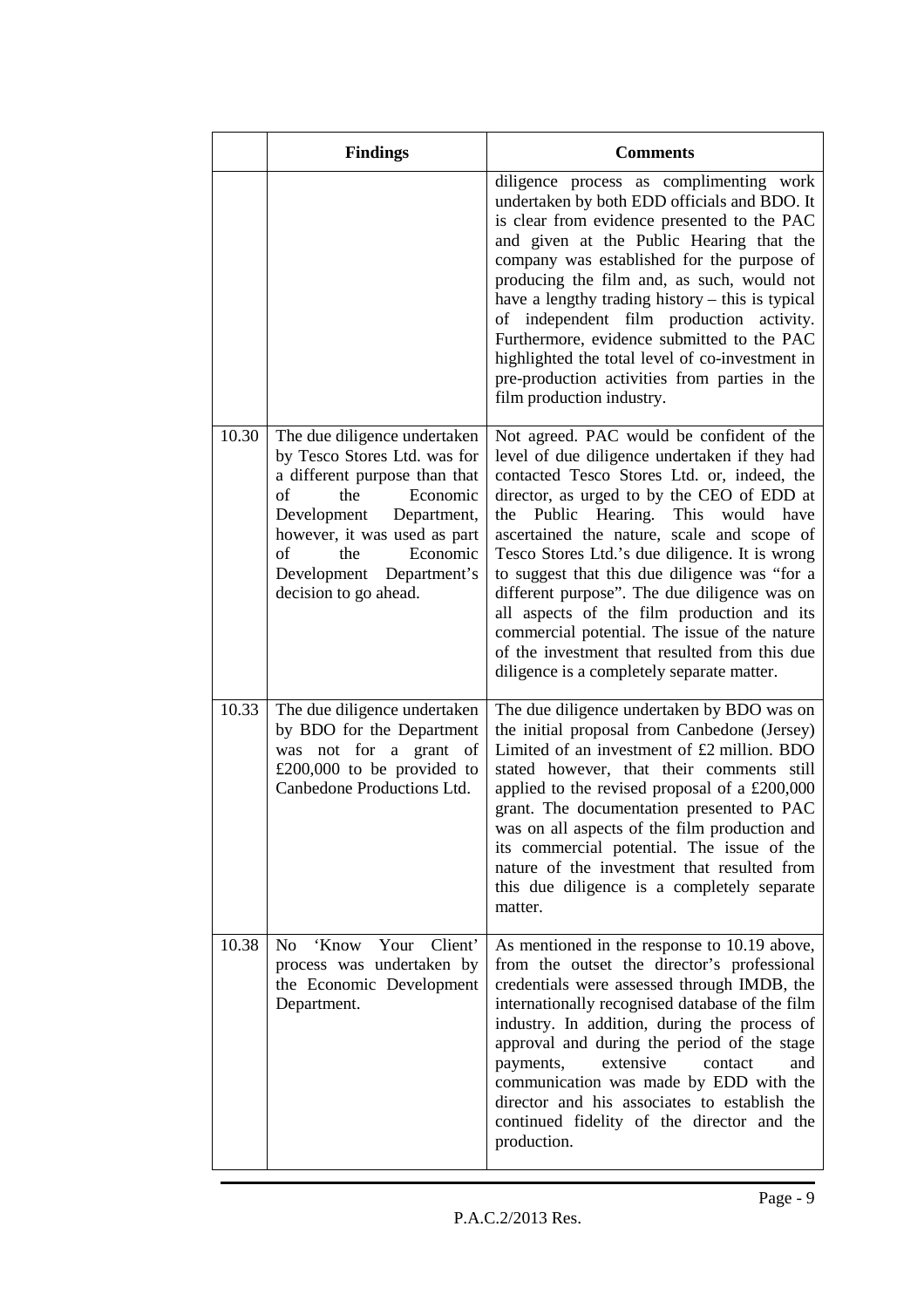|       | <b>Findings</b>                                                                                                                                                                                                                                                                              | <b>Comments</b>                                                                                                                                                                                                                                                                                                                                                                                                                                                                                                                                                                                                                                                                                                                                                                                                                                               |
|-------|----------------------------------------------------------------------------------------------------------------------------------------------------------------------------------------------------------------------------------------------------------------------------------------------|---------------------------------------------------------------------------------------------------------------------------------------------------------------------------------------------------------------------------------------------------------------------------------------------------------------------------------------------------------------------------------------------------------------------------------------------------------------------------------------------------------------------------------------------------------------------------------------------------------------------------------------------------------------------------------------------------------------------------------------------------------------------------------------------------------------------------------------------------------------|
| 10.40 | Financial Directions do not<br>require full due diligence to<br>be undertaken when dealing<br>with grants.                                                                                                                                                                                   | Financial Direction 5.1 requires due diligence<br>to be undertaken, and this was undertaken by<br>EDD. Financial Direction 5.5 - Management<br>of Grants, which is supplementary to FD 5.1,<br>covers additional requirements relevant to the<br>grants application and approval process. As<br>part of the process, departments must require<br>potential grant recipients<br>to<br>outline<br>the<br>controls they will operate to ensure that public<br>money is spent in a proper manner and for the<br>purposes intended. In addition, potential grant<br>recipients are required to demonstrate that<br>their corporate governance arrangements are<br>robust, and must provide an explanation of the<br>governance framework for inclusion in the<br>Service<br>Agreement where the grant is<br>subsequently approved and is greater than<br>£100,000. |
| 11.5  | The dates of the relevant<br>documentation and the fact<br>that key but basic financial<br>information<br>obtained<br>was<br>from the company by the<br>Department only after the<br>Committee had requested it<br>indicates<br>clear<br>non-<br>compliance with Financial<br>Direction 5.4. | The accounts confirm additional non-EDD<br>investment in pre-production. At the Public<br>Hearing, the EDD CEO gave a commitment to<br>ensure the PAC had a report that was<br>completely up-to-date. This should not be<br>taken to imply that EDD did not have<br>knowledge of basic financial information and,<br>in particular, its correct accounting treatment<br>prior to the PAC's request.                                                                                                                                                                                                                                                                                                                                                                                                                                                           |
| 11.14 | The grant was not paid from<br>budgeted funds, but from a<br>windfall surplus from funds,<br>including TV licence fees,<br>paid by Jersey residents.                                                                                                                                         | Agreed, but PAC's findings fails to reflect<br>evidence available in the public record.<br>In August 2011, in accordance with States<br>processes, the Minister for Treasury and<br>Resources<br>Ministerial<br>Decision<br>made<br>MD-TR-2011-105<br>("Carry forward<br>and<br>Digital Switchover Income to 2012"). EDD<br>then has the ability to spend this in a manner<br>deemed appropriate in line with departmental<br>objectives.<br>The following extract from the Ministerial<br>Decision MD-TR-2011-0105 (that allocated<br>the funds to EDD) refers. Relevant sections<br>are shown in <b>bold text</b> below.<br>The Department has proposed the following as<br>the uses of the additional income –                                                                                                                                             |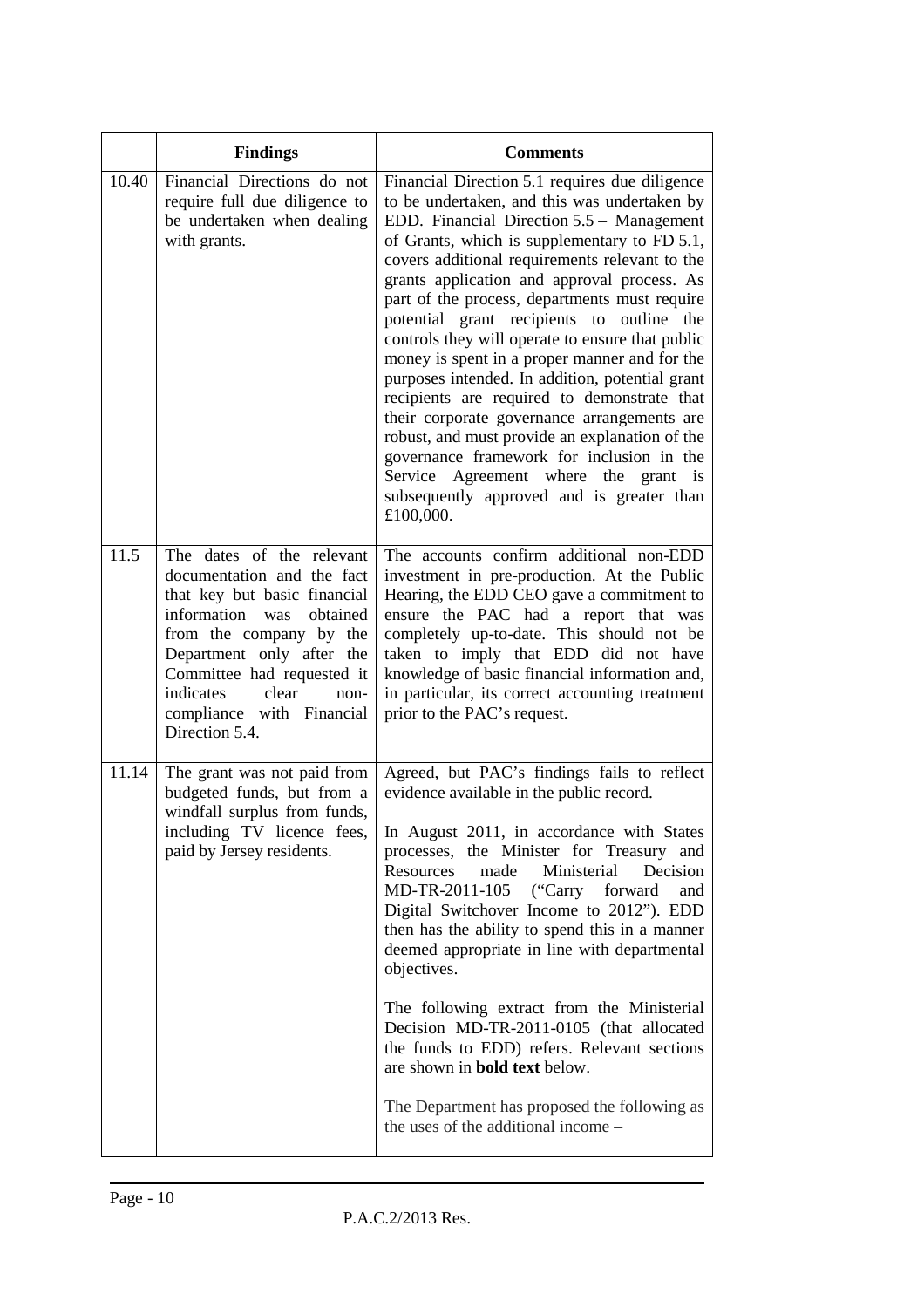| <b>Findings</b> | <b>Comments</b>                                                                                                                                                                                                                                                                                                         |
|-----------------|-------------------------------------------------------------------------------------------------------------------------------------------------------------------------------------------------------------------------------------------------------------------------------------------------------------------------|
|                 | • Provision of matched or seed-corn funding<br>for key priority initiatives in the new<br>Economic Growth Strategy focused on IT,<br>Tourism<br>media, E-commerce,<br>and<br>renewable energy, namely:                                                                                                                  |
|                 | <b>E-Commerce Commission</b><br>$\circ$<br><b>ICT</b> Strategy<br>O                                                                                                                                                                                                                                                     |
|                 | • Promotion of Jersey as a location for<br>technology testing, particularly in ICT and<br><b>Broadband</b>                                                                                                                                                                                                              |
|                 | • Support of future Development<br>and<br>of<br>broadcasting,<br>maintenance<br>digital<br>communications<br>and<br>economy<br>policy<br>legislation<br><i>(including)</i><br>and<br>broadcasting and wireless telegraphy) in<br>Jersey, to secure future economic advantage<br>for local businesses and the population |
|                 | • Greater exploitation of newly introduced<br>legislation in areas such as E-Commerce,<br>E-Gaming and intellectual property                                                                                                                                                                                            |
|                 | • Mapping and developing on-island<br>capacity in the media/creative industries,<br>through the creation of a network<br>capable of servicing local and off-Island<br>requirements                                                                                                                                      |
|                 | • Delivering, in conjunction with the Skills<br>Executive, against the potential to create<br>future employment opportunities for<br>within the<br>young people<br>tourism,<br>broadcast, media, e-commerce or wider<br>creative industries                                                                             |
|                 | • Marketing Jersey to outside media<br>interests as a location for film/TV<br>making, media conference hosting and<br>future development of e-commerce/<br>creative industries focused events.                                                                                                                          |
|                 | It is unlikely that all of the additional income<br>will be spent in 2011. EDD has therefore<br>requested that it be allowed to carry forward<br>the unspent amount into 2012 so it can be<br>used for the purposes that the Department<br>feels are appropriate.                                                       |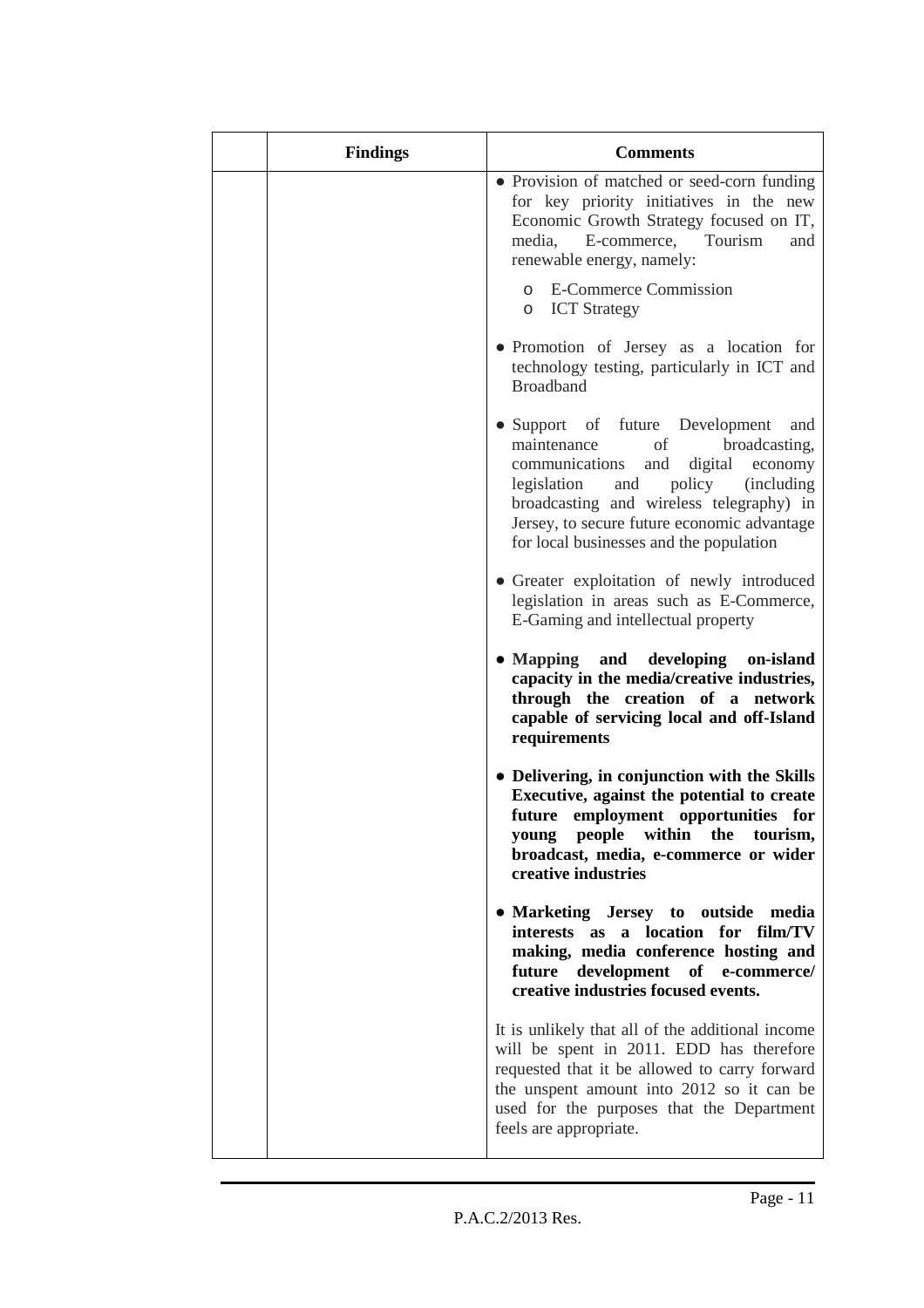|      | <b>Findings</b>                                                                                                                                                                                      | <b>Comments</b>                                                                                                                                                                                                                                                                                                                                                                                                                                                                                                                                                                   |  |  |
|------|------------------------------------------------------------------------------------------------------------------------------------------------------------------------------------------------------|-----------------------------------------------------------------------------------------------------------------------------------------------------------------------------------------------------------------------------------------------------------------------------------------------------------------------------------------------------------------------------------------------------------------------------------------------------------------------------------------------------------------------------------------------------------------------------------|--|--|
|      |                                                                                                                                                                                                      | PAC are incorrect in their finding as, at the<br>time the grant was made, EDD's net revenue<br>expenditure<br>budget<br>contained<br>funds<br>transferred as per MD-TR-2011-105.                                                                                                                                                                                                                                                                                                                                                                                                  |  |  |
|      |                                                                                                                                                                                                      | For information, the additional income added<br>to the EDD net revenue budget by virtue of<br>MD-TR-2011-105<br>is<br>comprised<br>of<br>2 components:                                                                                                                                                                                                                                                                                                                                                                                                                            |  |  |
|      |                                                                                                                                                                                                      | 1. Wireless Telegraphy Licence fees are<br>collected by OfCoM on behalf of the<br>States under authority of legislation<br>including the Communications (Jersey)<br>order 2003. A proportion of these monies<br>have been passed to the States.                                                                                                                                                                                                                                                                                                                                   |  |  |
|      |                                                                                                                                                                                                      | 2. Digital Switchover Surplus. At the outset<br>of the recent Digital Switchover, the BBC<br>was allocated a sum of money out of the<br>licence fee revenues to help the over-75s,<br>the blind and partially sighted and those<br>with serious disabilities, to get digital TV.<br>However, the total cost of this exercise<br>was lower than anticipated. As a result,<br>some of the surplus funding was returned<br>the UK<br>and Channel<br><b>Islands</b><br>to<br>governments.                                                                                             |  |  |
|      |                                                                                                                                                                                                      | Evidence<br>supplied<br><b>PAC</b><br>to<br>clearly<br>demonstrates that allocation of such funds to<br>projects within the EDD portfolio is governed<br>by individual Ministerial Decisions.<br>As<br>mentioned in the response to 9.3 above, there<br>is no central requirement for an MD for<br>expenditure of this nature - the MD in this<br>case, as with many other elements of EDD<br>expenditure, is an additional step in the<br>governance process, introduced by EDD, to<br>ensure that the Minister is fully informed of<br>and in agreement with budget allocation. |  |  |
| 12.7 | There is a claw-back clause<br>within the contract, but there<br>concerns<br>as to its<br>are<br>enforceability in<br>practice<br>against<br>the<br>recipient<br>company (which is a UK<br>company). | EDD thank PAC for its helpful observation in<br>this area. The documents used and this<br>contract is one of a number of standard<br>template documents utilised by EDD. The<br>Department will seek the Law Officers'<br>advice on the provisions in the contract<br>relating to claw-back.                                                                                                                                                                                                                                                                                      |  |  |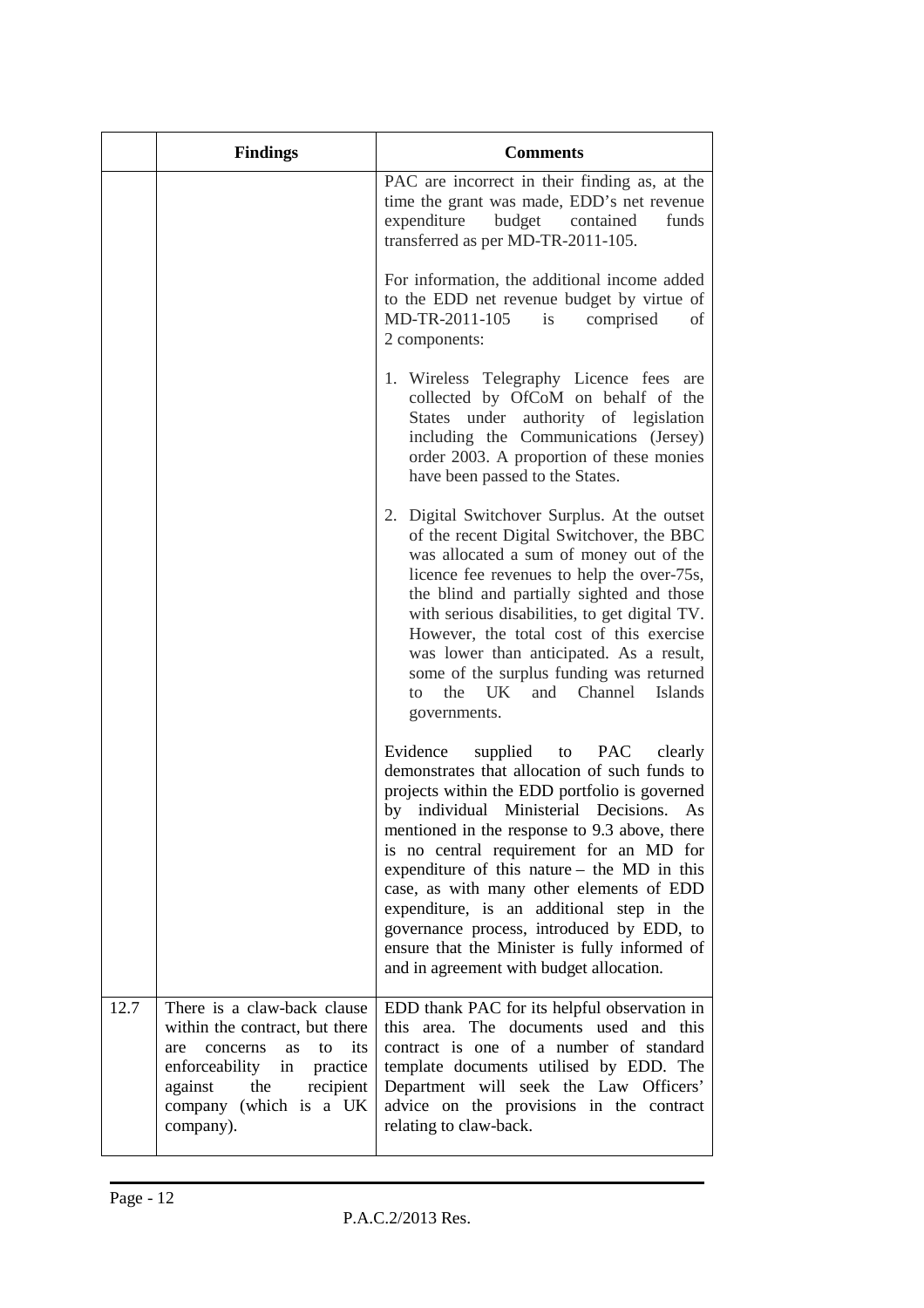### **RECOMMENDATIONS**

|                   | <b>Recommendations</b>                                                                                                                                                                                                                                        | To         | Accept/<br><b>Reject</b> | <b>Comments</b>                                                                                                                                                                                                                                                                                                                                                                                                                                                                                                                                                                                                                                                                                          | <b>Target</b><br>date of<br>action/<br>completion |
|-------------------|---------------------------------------------------------------------------------------------------------------------------------------------------------------------------------------------------------------------------------------------------------------|------------|--------------------------|----------------------------------------------------------------------------------------------------------------------------------------------------------------------------------------------------------------------------------------------------------------------------------------------------------------------------------------------------------------------------------------------------------------------------------------------------------------------------------------------------------------------------------------------------------------------------------------------------------------------------------------------------------------------------------------------------------|---------------------------------------------------|
| $\overline{5.13}$ | The Financial Report and<br><b>Accounts</b><br>make<br>must<br>reference<br>the<br>to<br>Decision<br>Ministerial<br>where a grant entry is<br>part of a multi-year grant<br>project.                                                                          | TS*        | Accept                   | Treasury will in future make it<br>where<br>single<br>clear<br>$\mathbf{a}$<br>grant<br>commitment is to be paid over<br>multiple years.<br>Treasury agrees with the statement<br>made by PAC in their report which<br>states that "the Financial Report<br>and Accounts document [is] not<br>the place for fuller descriptions of<br>the grants on an individual basis".                                                                                                                                                                                                                                                                                                                                |                                                   |
| 9.25              | In every case where the<br>grant is for a high-risk<br>endeavour, following the<br>application process, legal<br>advice<br>should<br>be<br>obtained in relation to<br>the terms of the contract.                                                              | <b>EDD</b> | Accept                   | Agreed. Subject to a definition of<br>"high risk" and resources available<br>within<br>the<br>Law<br>Officers'<br>Department, EDD will seek Law<br>Officers' advice on the provisions<br>of their standard grant contract<br>documentation.                                                                                                                                                                                                                                                                                                                                                                                                                                                              |                                                   |
| 9.31              | The Treasurer of the<br>States must ensure that<br>all departments have a<br>precise framework for<br>the<br>proactive<br>management of contracts<br>robust<br>ensure<br>to<br>monitoring, guaranteeing<br>that evidence is obtained<br>where clauses permit. | TS*        | Already<br>in place      | Direction $5.5 -$<br>Financial<br>Management of Grants, stipulates<br>that details of any conditions<br>attached to the grant and criteria<br>for measurement of whether those<br>have been fulfilled are to be<br>in<br>Service<br>documented<br>a<br>Agreement for all grants over<br>£25,000. The Agreement must also<br>include<br>arrangements<br>for<br>repayment of grants in the event of<br>non-performance or non-<br>compliance.<br>In addition, organisations in receipt<br>of a grant of over £5,000 are<br>required to provide<br>a Grant<br>Assurance Statement confirming<br>how the grant was spent and the<br>outcomes achieved in comparison<br>with the original terms of the grant. |                                                   |
| 10.41             | Treasurer of the<br>The<br>States must include due<br>diligence<br>requirements<br>within<br>Financial<br>Direction 5.5.                                                                                                                                      | TS*        | Accept                   | Due diligence requirements<br>are<br>already covered in FD 5.1, but<br>Treasury<br>accept<br>that<br>further<br>clarification as to the relationship<br>between 5.1 and 5.5 would be                                                                                                                                                                                                                                                                                                                                                                                                                                                                                                                     |                                                   |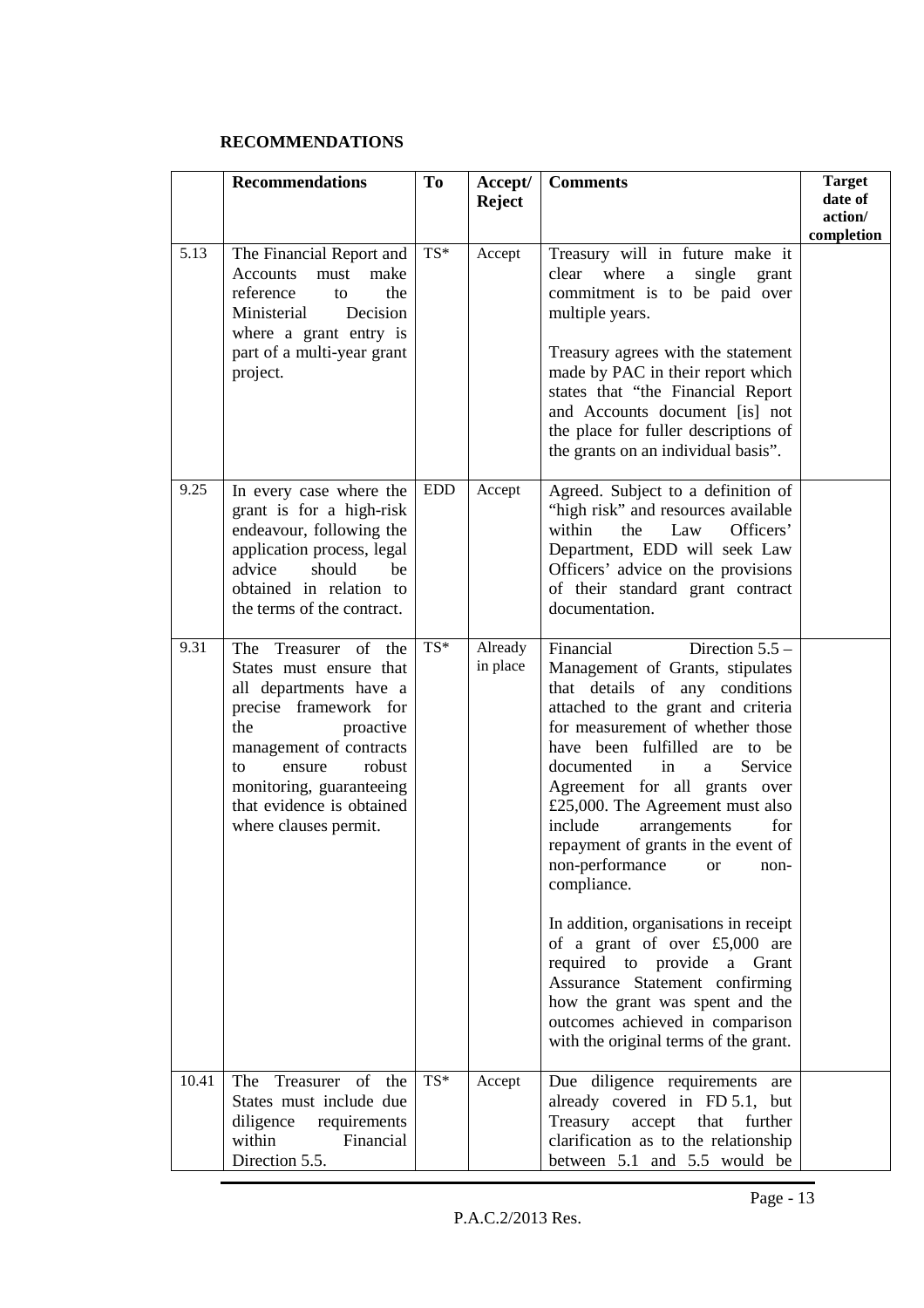|       | <b>Recommendations</b>                                                                                                                                                                                    | To  | Accept/<br><b>Reject</b> | <b>Comments</b>                                                                                                                                                                                                                                                                                                                                                                                                                                                                                                                                                                   | <b>Target</b><br>date of<br>action/<br>completion |
|-------|-----------------------------------------------------------------------------------------------------------------------------------------------------------------------------------------------------------|-----|--------------------------|-----------------------------------------------------------------------------------------------------------------------------------------------------------------------------------------------------------------------------------------------------------------------------------------------------------------------------------------------------------------------------------------------------------------------------------------------------------------------------------------------------------------------------------------------------------------------------------|---------------------------------------------------|
|       |                                                                                                                                                                                                           |     |                          | beneficial. Treasury will consider<br>amending Financial Direction 5.5<br>to cover due diligence and make it<br>incumbent on departments to carry<br>due<br>diligence<br>pre-grant<br>out<br>organisations<br>assessment<br>on<br>applying for a grant of over<br>due<br>£100,000.<br>The<br>diligence<br>process will cover investigation<br>into an organisation's governance<br>framework and financial health,<br>capacity to<br>and its<br>manage<br>activities funded by the grant.                                                                                         |                                                   |
| 10.42 | A guidance note should<br>be introduced<br>to<br>all<br>departments for robust<br>contract<br>management<br>aligned<br>financial<br>to<br>directions.                                                     | TS* | Already<br>in place      | Departments are directed to the<br>toolkit,<br>procurement<br>where<br>information relating to contract<br>is<br>available.<br>management<br>Consideration will be given to<br>providing additional guidance in<br>this area in relation to grants.                                                                                                                                                                                                                                                                                                                               |                                                   |
| 10.43 | Ministerial<br>Prior<br>to<br>Decisions being signed,<br>Accounting<br><b>Officers</b><br>must sign a compliance<br>statement to say that<br>Directions<br>Financial<br>complied<br>have<br>been<br>with. | TS* | <b>Not</b><br>accepted   | There is an obligation to comply<br>with Financial Directions and the<br>Public Finances Law at all times.<br>On the basis that this framework<br>already exists, it does not seem<br>appropriate to also sign a separate<br>statement, particularly given the<br>number of Grants and Ministerial<br>Decisions made by the States.<br>Departments are required to report<br>on non-compliance with Financial<br>Directions as part of their annual<br>Statement on Internal Control, and<br>Internal Audit also perform work<br>on key risk areas, including non-<br>compliance. |                                                   |
| 10.46 | SEB must put specific<br>procedures in place to<br>deal with those who fail<br>to comply with Financial<br>Directions.                                                                                    | CMD |                          | CM                                                                                                                                                                                                                                                                                                                                                                                                                                                                                                                                                                                |                                                   |